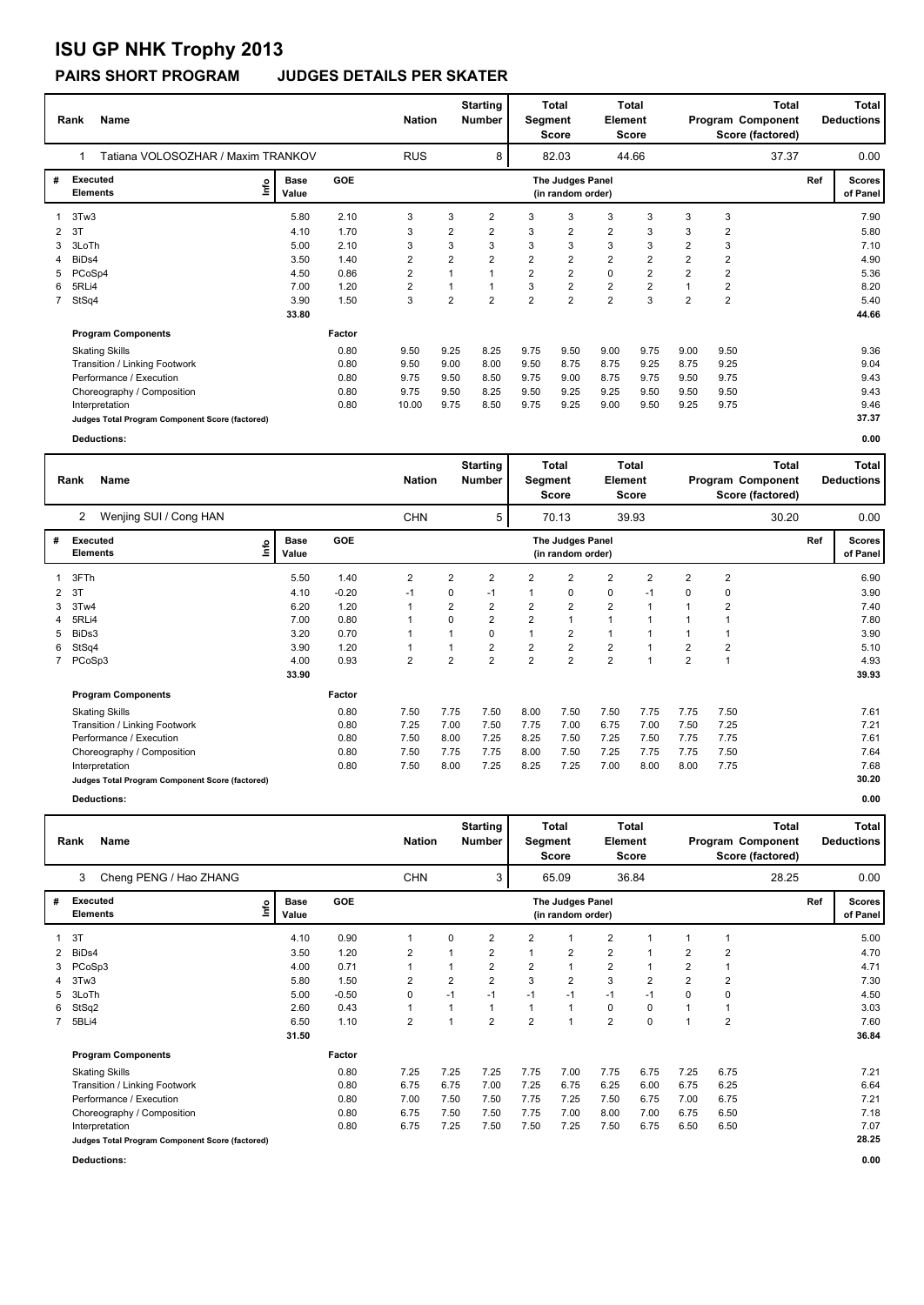# **ISU GP NHK Trophy 2013**

### **PAIRS SHORT PROGRAM JUDGES DETAILS PER SKATER**

|             | <b>Name</b><br>Rank                             |      |                      |            |              | <b>Nation</b> | <b>Starting</b><br><b>Number</b> | Segment  | Total<br><b>Score</b>                 | <b>Total</b><br>Element<br><b>Score</b> |                |                |      | <b>Total</b><br>Program Component<br>Score (factored) |     | Total<br><b>Deductions</b> |
|-------------|-------------------------------------------------|------|----------------------|------------|--------------|---------------|----------------------------------|----------|---------------------------------------|-----------------------------------------|----------------|----------------|------|-------------------------------------------------------|-----|----------------------------|
|             | Haven DENNEY / Brandon FRAZIER<br>4             |      |                      |            | <b>USA</b>   |               | 4                                |          | 58.67                                 |                                         | 32.10          |                |      | 26.57                                                 |     | 0.00                       |
| #           | <b>Executed</b><br><b>Elements</b>              | ١nf٥ | <b>Base</b><br>Value | <b>GOE</b> |              |               |                                  |          | The Judges Panel<br>(in random order) |                                         |                |                |      |                                                       | Ref | <b>Scores</b><br>of Panel  |
|             | 3Tw2                                            |      | 5.40                 | 0.50       | 0            | 0             |                                  |          |                                       | $\mathbf{1}$                            |                | 0              | 1    |                                                       |     | 5.90                       |
| 2           | 3LoTh                                           |      | 5.00                 | 0.90       | $\mathbf{1}$ | 1             |                                  |          | $\overline{2}$                        | $\overline{2}$                          |                | $\overline{2}$ | 1    |                                                       |     | 5.90                       |
| 3           | 3S<<                                            | <<   | 1.30                 | $-0.51$    | -3           | $-3$          | $-3$                             | $-2$     | $-2$                                  | $-2$                                    | $-2$           | $-3$           | $-3$ |                                                       |     | 0.79                       |
| 4           | 5ALi4                                           |      | 6.50                 | 0.80       |              | 1             |                                  |          | $\overline{2}$                        | $\overline{2}$                          | $\overline{1}$ |                | 1    |                                                       |     | 7.30                       |
| 5           | BiDs1                                           |      | 2.80                 | 0.10       | 0            | 0             | 0                                | 0        | -1                                    | 1                                       | 0              | $\Omega$       | 0    |                                                       |     | 2.90                       |
| 6           | PCoSp4                                          |      | 4.50                 | 0.21       | 0            | 0             |                                  | $\Omega$ | $\overline{1}$                        | $\overline{\mathbf{c}}$                 | 0              |                | 0    |                                                       |     | 4.71                       |
| $7^{\circ}$ | StSq4                                           |      | 3.90                 | 0.70       | 0            | $\mathbf{1}$  | $\overline{2}$                   |          | 4                                     | $\mathbf{1}$                            | $\overline{ }$ |                | 1    |                                                       |     | 4.60                       |
|             |                                                 |      | 29.40                |            |              |               |                                  |          |                                       |                                         |                |                |      |                                                       |     | 32.10                      |
|             | <b>Program Components</b>                       |      |                      | Factor     |              |               |                                  |          |                                       |                                         |                |                |      |                                                       |     |                            |
|             | <b>Skating Skills</b>                           |      |                      | 0.80       | 6.75         | 6.50          | 6.50                             | 6.25     | 6.75                                  | 7.25                                    | 6.75           | 6.75           | 6.50 |                                                       |     | 6.64                       |
|             | Transition / Linking Footwork                   |      |                      | 0.80       | 5.00         | 6.00          | 6.25                             | 6.00     | 6.50                                  | 6.50                                    | 6.50           | 6.50           | 6.00 |                                                       |     | 6.25                       |
|             | Performance / Execution                         |      |                      | 0.80       | 6.75         | 6.25          | 6.50                             | 6.75     | 6.75                                  | 7.25                                    | 7.00           | 7.50           | 6.50 |                                                       |     | 6.79                       |
|             | Choreography / Composition                      |      |                      | 0.80       | 7.00         | 6.50          | 6.50                             | 6.50     | 6.75                                  | 7.00                                    | 6.75           | 7.00           | 6.50 |                                                       |     | 6.71                       |
|             | Interpretation                                  |      |                      | 0.80       | 7.00         | 6.50          | 6.25                             | 6.75     | 6.50                                  | 7.25                                    | 7.00           | 7.25           | 6.75 |                                                       |     | 6.82                       |
|             | Judges Total Program Component Score (factored) |      |                      |            |              |               |                                  |          |                                       |                                         |                |                |      |                                                       |     | 26.57                      |
|             | Deductions:                                     |      |                      |            |              |               |                                  |          |                                       |                                         |                |                |      |                                                       |     | 0.00                       |

<< Downgraded jump

|              | <b>Name</b><br>Rank                             |   |                      |            | <b>Nation</b>  |            | <b>Starting</b><br><b>Number</b> | Segment        | Total<br>Score | Element                               | Total<br><b>Score</b> | <b>Total</b><br>Program Component<br>Score (factored) |                         |      |       | <b>Total</b><br><b>Deductions</b> |                           |
|--------------|-------------------------------------------------|---|----------------------|------------|----------------|------------|----------------------------------|----------------|----------------|---------------------------------------|-----------------------|-------------------------------------------------------|-------------------------|------|-------|-----------------------------------|---------------------------|
|              | 5<br>Marissa CASTELLI / Simon SHNAPIR           |   |                      |            |                | <b>USA</b> |                                  | 6              |                | 58.60                                 |                       | 30.80                                                 |                         |      | 27.80 |                                   | 0.00                      |
| #            | <b>Executed</b><br><b>Elements</b>              | e | <b>Base</b><br>Value | <b>GOE</b> |                |            |                                  |                |                | The Judges Panel<br>(in random order) |                       |                                                       |                         |      |       | Ref                               | <b>Scores</b><br>of Panel |
|              | 3Tw1                                            |   | 5.00                 | 0.60       | $\mathbf{1}$   |            | 1                                | $-1$           | 2              | 0                                     | 1                     |                                                       |                         |      |       |                                   | 5.60                      |
| $\mathbf{2}$ | 3S                                              |   | 4.20                 | $-1.50$    | -3             |            | $-2$                             | $-2$           | $-2$           | $-2$                                  | $-2$                  | $-2$                                                  | $-3$                    | $-2$ |       |                                   | 2.70                      |
| 3            | BiDs2                                           |   | 3.00                 | 0.80       | $\mathbf{1}$   |            | $\overline{2}$                   |                |                | 1                                     | $\mathbf{1}$          |                                                       | $\overline{\mathbf{c}}$ |      |       |                                   | 3.80                      |
|              | PCoSp4                                          |   | 4.50                 | 0.50       | 0              |            | $\mathbf{1}$                     | $\overline{2}$ | $\Omega$       | 1                                     | 2                     | 0                                                     | 2                       |      |       |                                   | 5.00                      |
| 5            | 3STh                                            |   | 4.50                 | $-1.00$    | $-1$           |            | $-1$                             | $-1$           | $-2$           | $-1$                                  | $-2$                  | $-2$                                                  | 0                       | $-2$ |       |                                   | 3.50                      |
| 6            | StSq1                                           |   | 1.80                 | 0.50       | 1              |            | 1                                |                |                | 1                                     | $\mathbf{1}$          | 0                                                     |                         |      |       |                                   | 2.30                      |
| $7^{\circ}$  | 5ALi4                                           |   | 6.50                 | 1.40       | $\overline{2}$ |            | $\overline{2}$                   | $\overline{2}$ | $\overline{2}$ | $\overline{2}$                        | $\overline{2}$        | $\overline{2}$                                        | $\overline{2}$          | 2    |       |                                   | 7.90                      |
|              |                                                 |   | 29.50                |            |                |            |                                  |                |                |                                       |                       |                                                       |                         |      |       |                                   | 30.80                     |
|              | <b>Program Components</b>                       |   |                      | Factor     |                |            |                                  |                |                |                                       |                       |                                                       |                         |      |       |                                   |                           |
|              | <b>Skating Skills</b>                           |   |                      | 0.80       | 6.75           |            | 7.00                             | 7.50           | 7.00           | 7.75                                  | 6.00                  | 7.00                                                  | 7.00                    | 6.50 |       |                                   | 6.96                      |
|              | Transition / Linking Footwork                   |   |                      | 0.80       | 6.50           |            | 6.75                             | 7.75           | 6.75           | 7.75                                  | 6.25                  | 6.75                                                  | 7.25                    | 6.00 |       |                                   | 6.86                      |
|              | Performance / Execution                         |   |                      | 0.80       | 6.50           |            | 7.00                             | 7.00           | 7.00           | 7.50                                  | 6.50                  | 7.00                                                  | 7.00                    | 6.25 |       |                                   | 6.86                      |
|              | Choreography / Composition                      |   |                      | 0.80       | 7.00           |            | 7.25                             | 7.50           | 7.25           | 8.00                                  | 6.50                  | 7.50                                                  | 7.25                    | 6.00 |       |                                   | 7.18                      |
|              | Interpretation                                  |   |                      | 0.80       | 6.75           |            | 7.00                             | 6.75           | 7.00           | 7.25                                  | 6.75                  | 7.25                                                  | 6.75                    | 6.00 |       |                                   | 6.89                      |
|              | Judges Total Program Component Score (factored) |   |                      |            |                |            |                                  |                |                |                                       |                       |                                                       |                         |      |       |                                   | 27.80                     |
|              |                                                 |   |                      |            |                |            |                                  |                |                |                                       |                       |                                                       |                         |      |       |                                   |                           |

**Deductions: 0.00**

|   | Name<br>Rank                                    | <b>Nation</b>        |            | <b>Starting</b><br>Number | Segment        | <b>Total</b><br>Score | Total<br>Element<br><b>Score</b> |                                       |                |       | Total<br>Program Component<br>Score (factored) | Total<br><b>Deductions</b> |       |     |                           |
|---|-------------------------------------------------|----------------------|------------|---------------------------|----------------|-----------------------|----------------------------------|---------------------------------------|----------------|-------|------------------------------------------------|----------------------------|-------|-----|---------------------------|
|   | Paige LAWRENCE / Rudi SWIEGERS<br>6             |                      |            | CAN                       |                | 7                     |                                  | 52.78                                 |                | 29.30 |                                                |                            | 26.48 |     | $-3.00$                   |
| # | <b>Executed</b><br>١nfo<br><b>Elements</b>      | <b>Base</b><br>Value | <b>GOE</b> |                           |                |                       |                                  | The Judges Panel<br>(in random order) |                |       |                                                |                            |       | Ref | <b>Scores</b><br>of Panel |
|   | 3T                                              | 4.10                 | $-2.10$    | -3                        | $-3$           | -3                    | $-3$                             | -3                                    | $-3$           | -3    | -3                                             | $-3$                       |       |     | 2.00                      |
| 2 | 3TwB                                            | 4.60                 | $-0.80$    | 0                         | $-2$           | $-2$                  | $-1$                             | $-1$                                  | $-2$           | $-1$  | $-1$                                           | 0                          |       |     | 3.80                      |
| 3 | PCoSp4                                          | 4.50                 | 0.50       |                           | 1              |                       |                                  | $\overline{1}$                        | 1              | 1     | $\Omega$                                       |                            |       |     | 5.00                      |
| 4 | 5ALi3                                           | 6.00                 | 0.70       |                           | $\overline{2}$ |                       | 0                                | 1                                     | $\overline{2}$ | 1     |                                                | 0                          |       |     | 6.70                      |
| 5 | BiD <sub>s2</sub>                               | 3.00                 | 0.60       |                           | 0              | 0                     |                                  | 1                                     | 1              | 1     |                                                |                            |       |     | 3.60                      |
| 6 | StSq4                                           | 3.90                 | 0.80       |                           | 2              |                       |                                  |                                       | 2              | 1     |                                                |                            |       |     | 4.70                      |
|   | 3LzTh                                           | 5.50                 | $-2.00$    | $-3$                      | $-3$           | $-3$                  | $-2$                             | $-3$                                  | $-2$           | $-3$  | $-3$                                           | $-3$                       |       |     | 3.50                      |
|   |                                                 | 31.60                |            |                           |                |                       |                                  |                                       |                |       |                                                |                            |       |     | 29.30                     |
|   | <b>Program Components</b>                       |                      | Factor     |                           |                |                       |                                  |                                       |                |       |                                                |                            |       |     |                           |
|   | <b>Skating Skills</b>                           |                      | 0.80       | 7.50                      | 6.50           | 6.50                  | 7.25                             | 6.25                                  | 7.75           | 5.75  | 6.75                                           | 6.25                       |       |     | 6.71                      |
|   | Transition / Linking Footwork                   |                      | 0.80       | 7.00                      | 6.25           | 6.00                  | 7.00                             | 6.00                                  | 7.50           | 6.25  | 6.25                                           | 6.00                       |       |     | 6.39                      |
|   | Performance / Execution                         |                      | 0.80       | 7.50                      | 6.75           | 5.75                  | 6.50                             | 6.00                                  | 8.00           | 5.75  | 6.50                                           | 6.50                       |       |     | 6.50                      |
|   | Choreography / Composition                      |                      | 0.80       | 7.50                      | 6.75           | 6.25                  | 7.25                             | 6.25                                  | 8.00           | 6.25  | 6.50                                           | 6.75                       |       |     | 6.75                      |
|   | Interpretation                                  |                      | 0.80       | 7.75                      | 6.75           | 6.50                  | 7.00                             | 6.25                                  | 8.25           | 6.00  | 6.50                                           | 6.50                       |       |     | 6.75                      |
|   | Judges Total Program Component Score (factored) |                      |            |                           |                |                       |                                  |                                       |                |       |                                                |                            |       |     | 26.48                     |
|   | <b>Deductions:</b>                              | Falls:               | $-3.00$    |                           |                |                       |                                  |                                       |                |       |                                                |                            |       |     | $-3.00$                   |